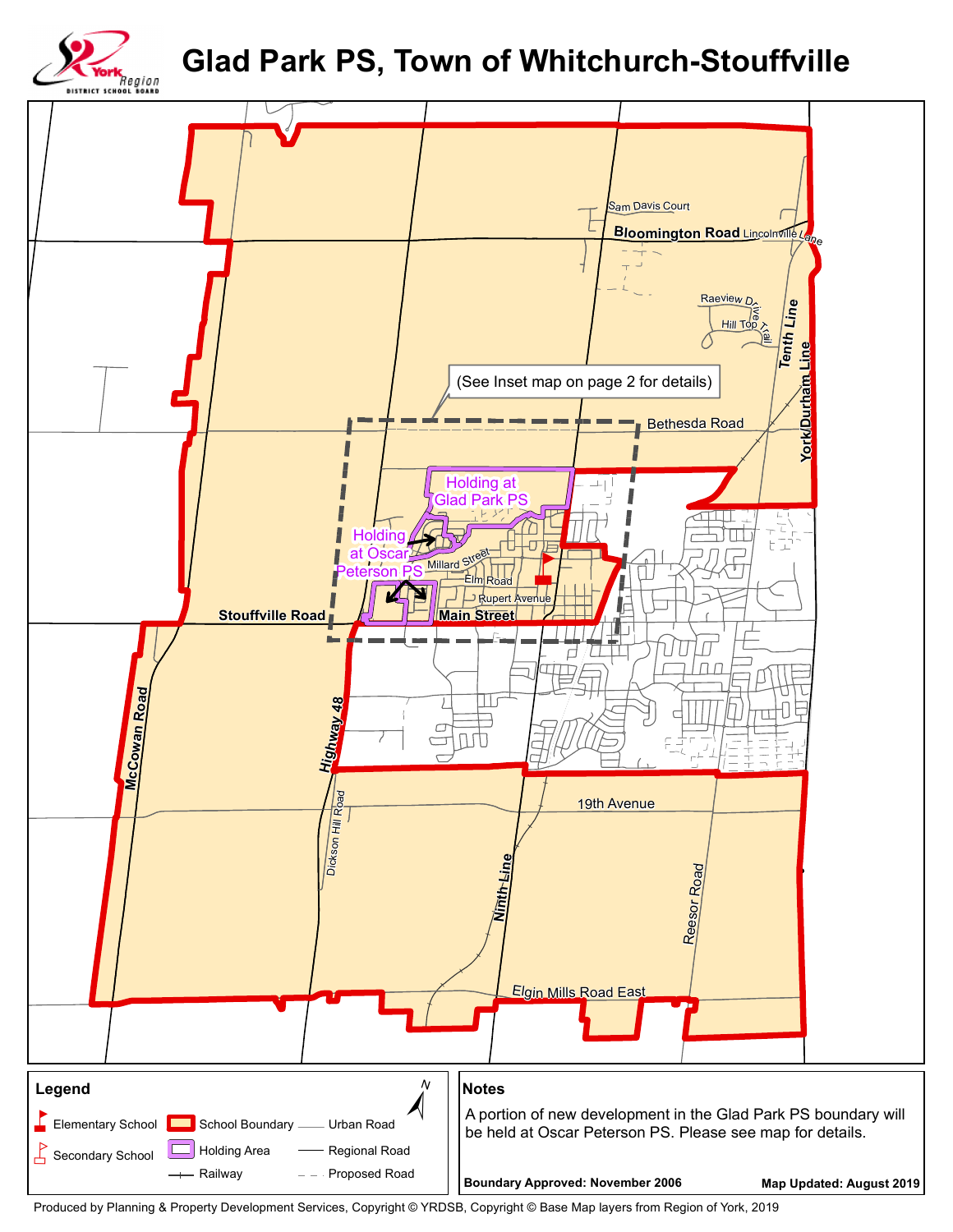

Produced by Planning & Property Development Services, Copyright © YRDSB, Copyright © Base Map layers from Region of York, 2019